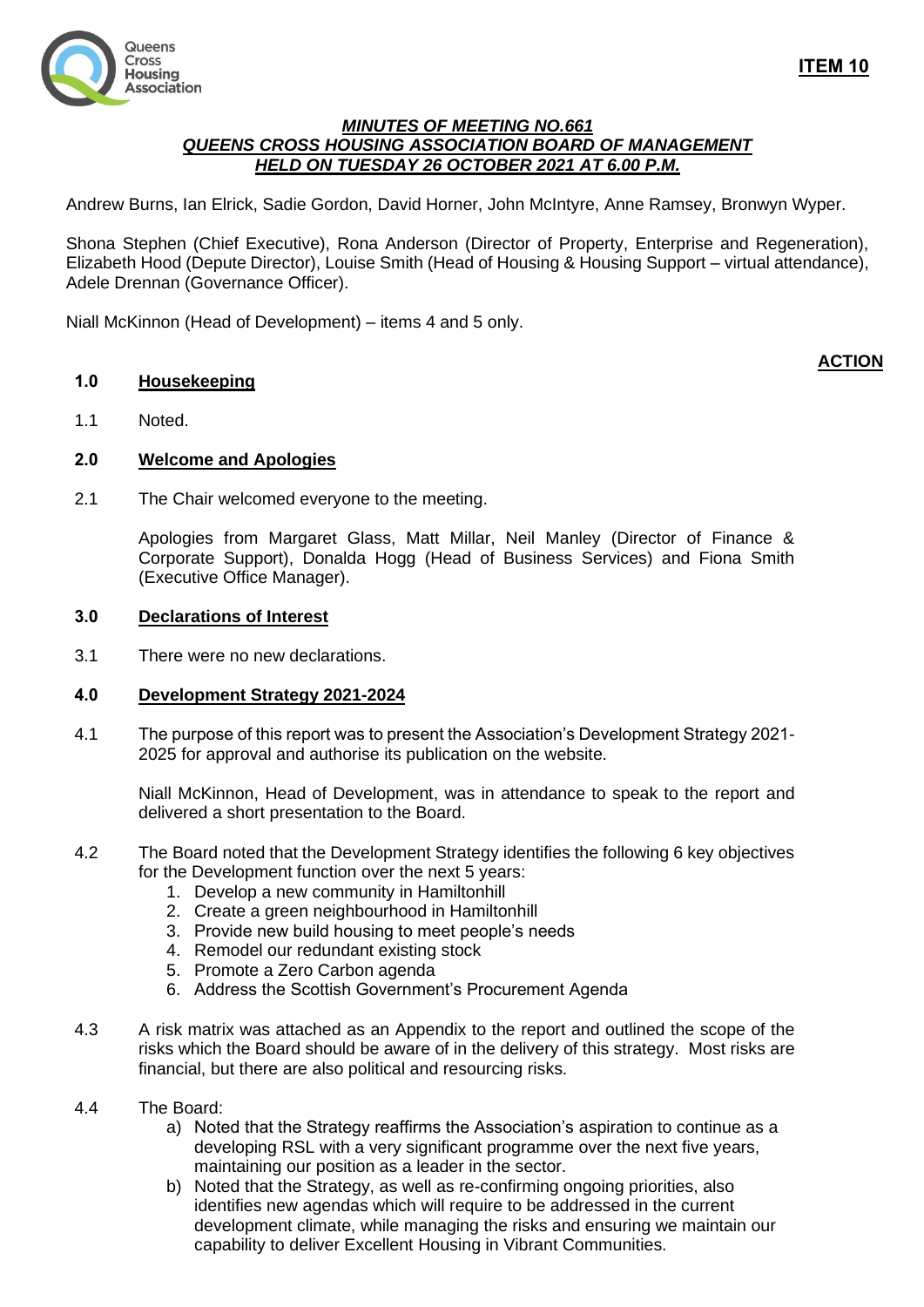c) Approve the Association's Development Strategy 2021-2025 and authorised its publication on our website.

## **5.0 Green Infrastructure Fund (GIF) Proposals at Hamiltonhill –private and confidential commercially sensitive report .**

## **6.0 Annual Rent Consultation**

- 6.1 The purpose of this report was for the Board to consider and agree the level of rent increase and any alternative options that tenants are to be consulted on in the annual rent setting review.
- 6.2 In January 2021 the Board agreed that the Association would use the CPIH (Consumer Prices Index Including Owner Occupiers' Housing Costs (UK)) as the more relevant measure of inflation rather than the RPI (Retail Price Index). The Board noted that inflation has increased significantly over the last 6 months and the September CPIH figure was 2.9% (slightly down on August which was 3.2%). The Board were therefore being asked to consider consulting on CPIH at 2.9% with alternative options offered at 2.4% and 3.4%. The draft tenant consultation document was shared with Board Members in advance of the meeting and outlines the challenge of balancing rent affordability with the Association's commitment to maintaining and investing in its homes and neighbourhoods.
- 6.3 The Board considered the current economic climate and recognised that household incomes are falling due to a variety of factors including the ending of furlough payments, the ending of the universal credit uplift, an increase in national insurance payments for those in employment and increasing energy and food process. The implications of consulting on a rate as low as 2.4% was discussed and some members were concerned that if this was chosen by tenants as the preferred option, it could potentially have a significant impact on our ability to deliver on our investment programme, new build and other projects which have already been delayed due to Covid. There is great difficulty in striking the right balance between keeping rents affordable and being able to maintain the high level of service that our tenants have come to expect, as well as the statutory legal obligations that have been placed upon us. The Board was also noted that an increase of 3.4% would not necessarily mean that we could deliver all of our objectives due to the volatility of the market which means the outcome of tenders is unpredictable and it would be wrong to give certainty when there isn't any at this time. The Board also took into consideration that the CPI figure was over 3%, so offering a potential increase of 2.9% was still lower than the rate of inflation. Offering 2.9% as the lowest offer was still considered by the majority of members to be a good deal and would allow our business plan to be worked up based on this figure as a minimum.
- 6.4 In response to a question raised, the Depute Director confirmed that universal credit would also increase by the percentage agreed by the Board for those in receipt. There is a limit on how much can be claimed on universal credit, however our rents are within that and so those in receipt would not be liable for any shortfall.
- 6.5 In order to allow the Board to come to a decision on the best way forward, the Chair members were invited to vote. The outcome of the vote was as follows:

| In favour of removing the option of a 2.4% increase:     |  |
|----------------------------------------------------------|--|
| Not in favour of removing the option of a 2.4% increase: |  |

- 6.6 Following an extensive discussion, the Board:
	- a) Agreed to remove 2.4% as an option in the annual rent consultation.
	- b) Approved the consultation on a rent increase reflecting the CPIH at 2.9% with an alternative option offered at 3.4%.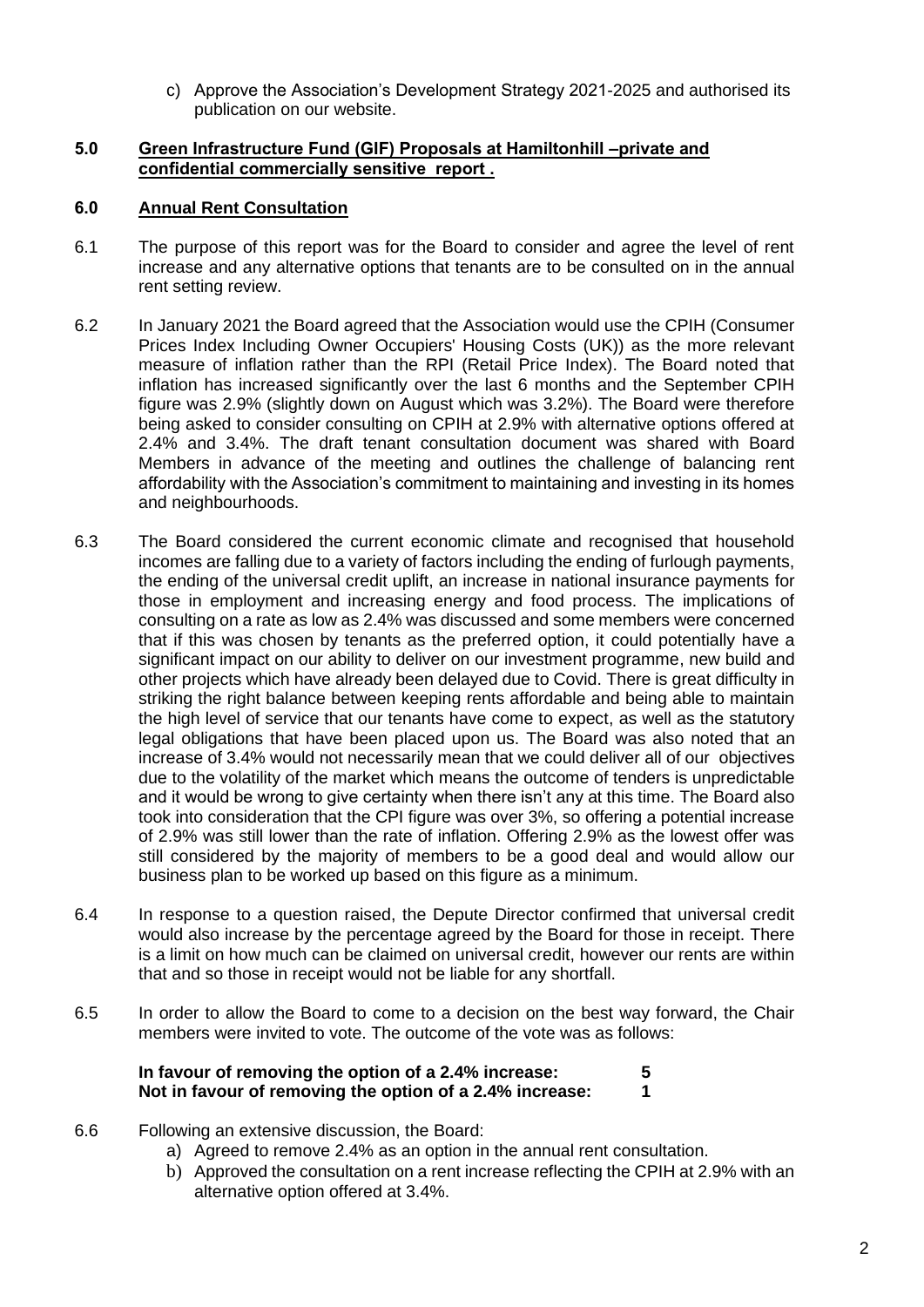c) Noted the timescales for the consultation and that feedback will be brought back to the Board at the November planning day with the final rent level approved by the Board at the January 2022 Board meeting.

# **7.0 Approval of 2021 Annual Assurance Statement (AAS)**

- 7.1 The purpose of this report was to present the supporting evidence and 2021 Annual Assurance Statement to the Board for approval.
- 7.2 In April 2019 the Scottish Housing Regulator (SHR) revised its regulatory Framework. The Association is now required to submit an Assurance Statement between April and 31 October annually and must confirm that the Association is complying with all relevant regulatory requirements or disclose any areas of material non-compliance and describe briefly how the Association plans to improve and set a timeframe for improvement.
- 7.3 2020/21 was a year like no other and the Association, like other social landlords, were amongst the first to respond to the unprecedented challenges of COVID-19 and support their tenants through the public health crisis. In this year's AAS we have been asked to distinguish any non-compliance with regulatory requirements that is directly due to the pandemic and from non-compliance that is for other reasons. We had been expecting to be asked to include an update on our position in relation to equalities and human rights, however the impact of the COVID-19 pandemic has slowed the production of SHR guidance, and it is not yet available . The SHR has confirmed that it continues to work with the SFHA, GWSF and ALACHO to produce guidance on equalities data collection, and working with the Scottish Human Rights Commission to develop a briefing on the right to housing. It is anticipated that these guides will be published during the Autumn. In recognition of this position, landlords have been asked to provide a statement in their AAS that they have appropriate plans to implement an effective approach to the collection of equalities.
- 7.4 It would not be possible for the board to have absolute knowledge of all aspects of compliance with every regulatory requirement and standard, however Appendix 2 sets out some key requirements of standard evidence or assurance and how they link to each of the Regulatory Standards. The Board has seen much of this evidence as part of the routine reporting to the Board at every meeting including performance meetings.
- 7.5 The 2021 Annual Assurance Statement (Appendix 1) has been prepared following good practice guidance and a letter that the SHR issued in June 2021.
- 7.6 The Leadership Team has been invited to consider this year's submission and supported a compliant return on the Assurance Statement with no material or significant noncompliance issues raised. The recommendation from the Executive Team is that a return of compliance should be made as there are no issues of such materiality or significance that mean we cannot confidently say that the Association is compliant.
- 7.2 Following consideration, the Board:
	- a) Noted the summarised evidence at Appendix 2.
	- b) Noted the examples of material non-compliance reported by other HAs at Appendix 3.
	- c) Agreed that the Chair signs off the Annual Assurance Statement (Appendix 1) confirming compliance, to be submitted to the SHR by the deadline of Sunday 31 October 2021.
	- d) Noted that the approved Annual Assurance Statement will be published on our website.

## **8.0 Amendment of Rules**

**Adele**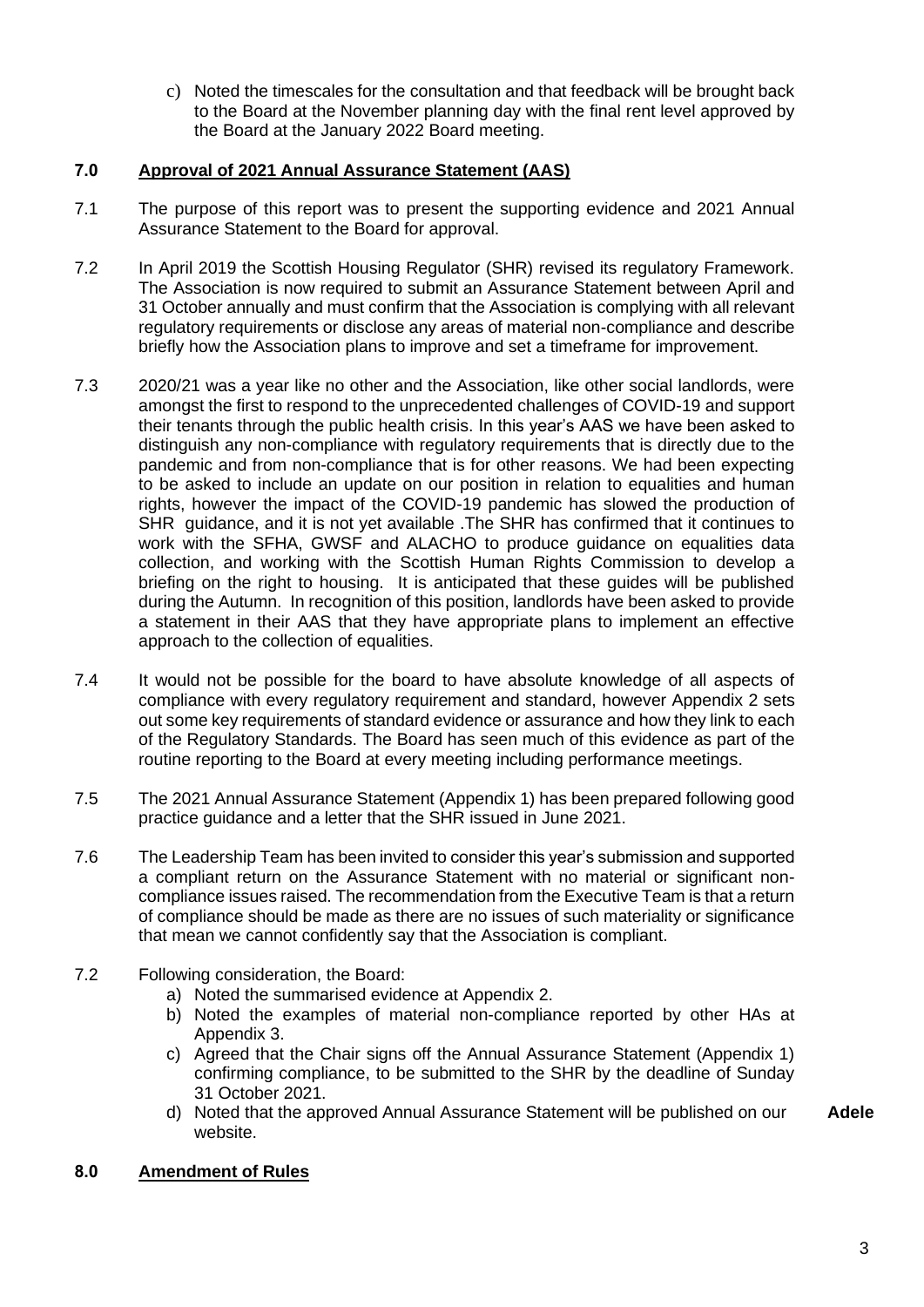- 8.1 The purpose of this report was to seek Board approval to instruct lawyers to prepare a report outlining the benefits and risks attached to the removal of the operational boundary for discussion by the Board.
- 8.2 The Association currently operates within a defined area of operation which is set out at section 2.3 of the Rules (Appendix 1). Queens Cross is one of the very few housing associations in Glasgow who have an area of operation. The Board noted the obvious implications of removing the boundary, such as how this would affect membership and Board composition but recognised that removing the boundary could also open up potential future opportunities for the Association.
- 8.3 The Board asked that legal advice also be sought on the risks and benefits of extending the boundary as well as removing it.
- 8.4 Following a brief discussion, the Board:
	- a) Agreed that lawyers be instructed to prepare a report for the board outlining the benefits and risks attached to both the extension and removal of the operational boundary for discussion by the board.

**Fiona**

### **9.0 2022/23 Meeting Schedule**

- 9.1 The purpose of this report was to present the 2022/23 meeting schedule to the Board for approval.
- 9.2 It is good governance practice to have a meeting schedule in place as this allows the Board and staff to plan, prepare for and attend meetings. The schedule was attached as Appendix 1 and sets out meeting dates to March 2023. The Governance Officer confirmed that the schedule follows the same pattern of meetings as in previous years, however highlighted some key dates that the Board should be aware of. The Board also noted that the Executive Team had reviewed the schedule to ensure that the dates set out are realistic.
- 9.3 The Board:
	- a) Noted the date for Audit Committee meetings and that the Committee (who usually meet on Wednesday's) will meet on Monday 22 August to discuss and consider the QC Group Annual Accounts.
	- b) Noted that the Housing Association AGM is scheduled to take place on Monday 19 September 2022, and this will be followed by a short Board meeting immediately thereafter to agree all QC Group appointments for 2022/23.
	- c) Noted that the Board will review Q1 performance at the August meeting to avoid holding an additional meeting in September.
	- d) Noted that QCHA Board Planning Days have been scheduled to take place on 17 June and 25 November 2022.
	- e) Noted that dates have yet to be agreed for the following: QC Group All Boards Event, QC Group Chairs Meeting, Workspace SLA Review, North-West Development Board, Supported Housing, Regeneration and Governance Working Groups.
	- f) Noted that when the schedule has been agreed it will be uploaded to the Board portal and circulated to the relevant staff and Community Involvement Group members.
	- g) Noted that once the meetings have been agreed they will not be changed unless agreed by the Board.
	- h) Approved the meeting schedule (Appendix 1) that covers the period 1 April 2022 until 31 March 2023.

## **10. This report is private and confidential and contains business sensitive information**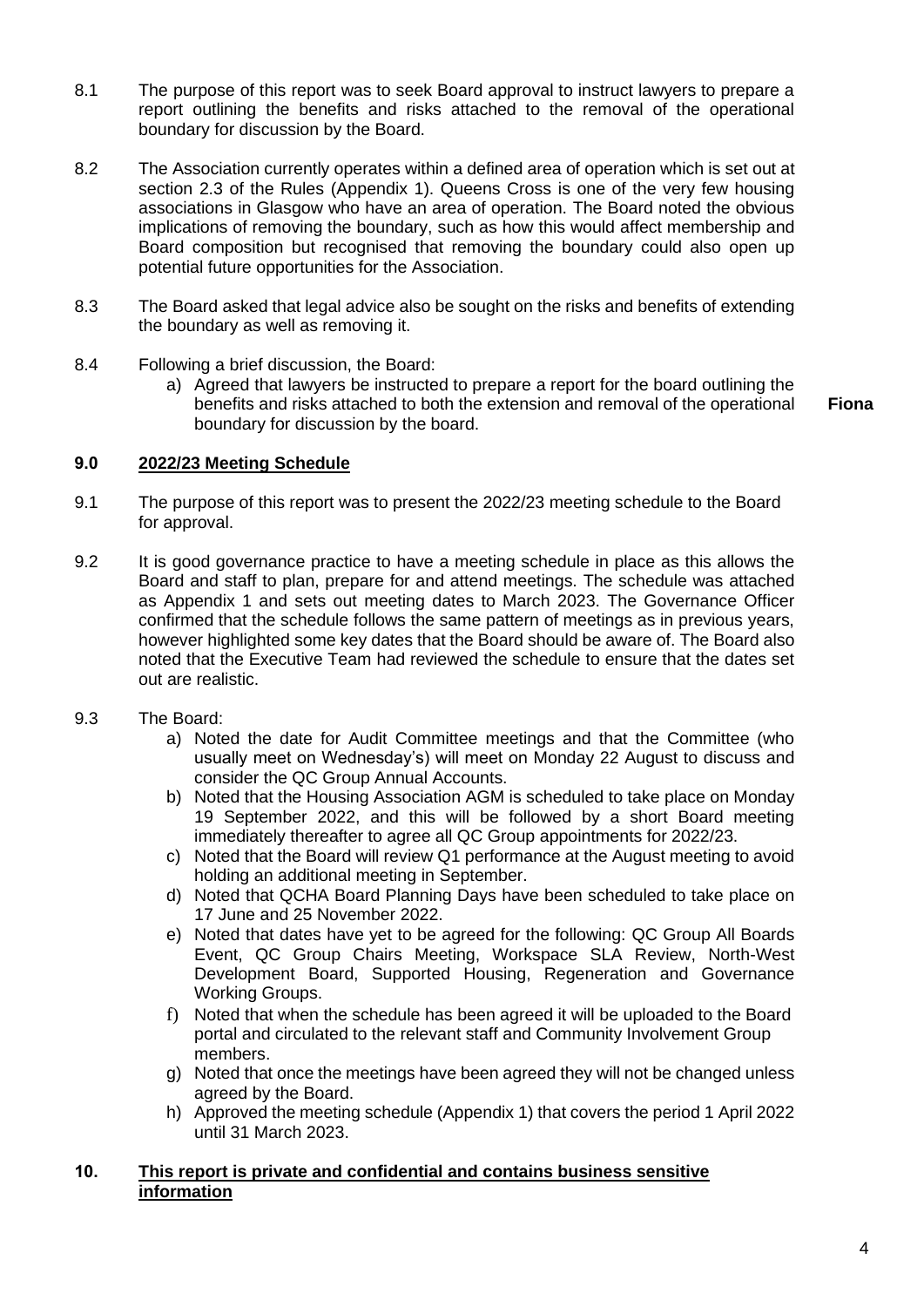# **11.0 Eviction Report for Approval this report is private and confidential**

# **12.0 Health and Safety**

- 12.1 This is an opportunity to report on safety performance, funding requirements, safety failures and any other H&S related issues, to allow the board to give all such issues due consideration.
- 12.2 The Director of Property, Enterprise and Regeneration advised the Board that we are in the process of procuring an independent advisor for the Association to consult with regarding health and safety matters.

There were no other matters to report.

### **13.0 New Membership Applications**

13.1 There were no new applications to be considered.

## **14.0 Minutes of Meeting No. 659 & 660**

14.1 The minutes of meeting no. 659 held on 13 September 2021 following the AGM were reviewed for accuracy and matters arising.

The minutes were agreed as an accurate account, proposed by Anne Ramsey and seconded by Bronwyn Wyper.

4.2 The minutes of meeting no. 660 held on 21 September 2021 were reviewed for accuracy and matters arising.

The minutes were agreed as an accurate account, proposed by Sadie Gordon and seconded by Anne Ramsey.

## **15.0 Action Tracker**

15.1 Only one item on the tracker (AT 2020/21: 04) and it was noted that the date should be corrected to January 2022. **Adele**

## **16.0 AOB**

- 16.1 A member queried how we, as an organisation, are taking steps to reduce our carbon footprint. The CEO confirmed that as this is one of the key commitments in our business plan, and we have had a discussion with one supplier about how we measure out carbon footprint, and the focus was on the Association's use of energy and our fleet. If we wanted to set targets and reduce our carbon footprint, our stock would also need to form part of this as the Association is responsible for the energy rating of our properties. This information can be obtained from the EPCs, however there is a bit of a collation exercise to be carried out to pull this information together. It was suggested that a Board Strategy session be held in the new year and could form part of the February Board meeting. **Shona**
- 16.2 The CEO reminded members that the next Board Planning Day would take place on Friday 26 November. Given the current climate and to keep costs to a minimum, it was not thought appropriate to attend an external venue and it was agreed that the event would take place in our own facility at the Courtyard. It was also agreed that if Covid cases rose significantly following the COP26 conference, then Plan B would be to move the event online.

## **17.0 Date and Time of Next Meeting**